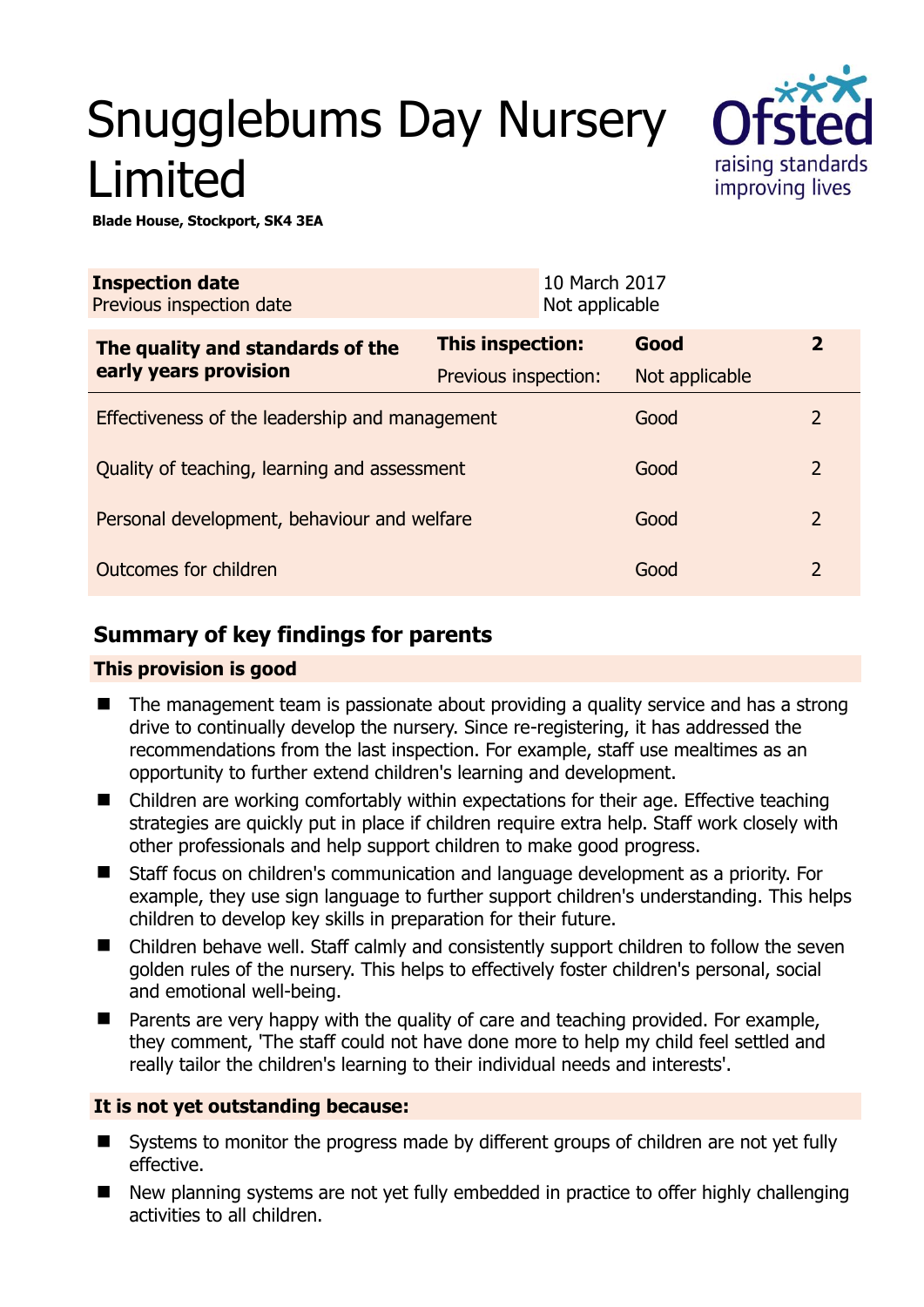## **What the setting needs to do to improve further**

#### **To further improve the quality of the early years provision the provider should:**

- **If** improve how the progress made by different groups of children is monitored so that any differences in attainment are addressed more quickly
- embed planning systems further that create highly challenging activities for all children.

#### **Inspection activities**

- The inspector observed the quality of teaching during activities indoors and outdoors, and assessed the impact this has on children's learning.
- The inspector spoke with staff and children during the inspection.
- The inspector completed a joint observation with the manager and deputy manager.
- The inspector held a meeting with the manager and deputy manager. She looked at relevant documentation, such as children's assessments, planning, policies and procedures, and evidence of the suitability of staff working in the nursery.
- The inspector spoke to a number of parents during the inspection and also took account of their views received via email.

#### **Inspector**

Helen Royston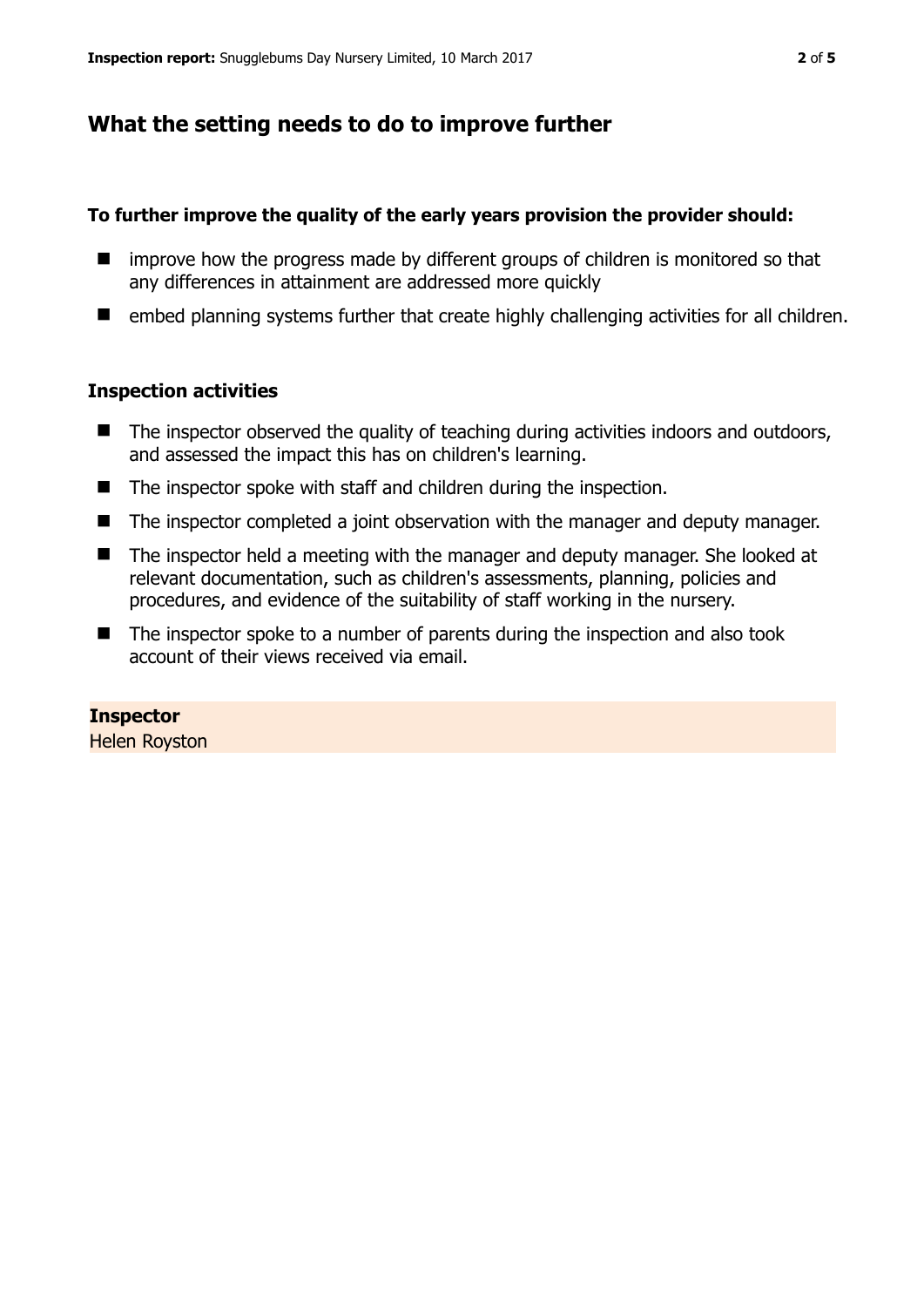# **Inspection findings**

### **Effectiveness of the leadership and management is good**

The management team regularly gathers the views of parents, staff and children to evaluate the effectiveness of the setting. They use this information to drive improvements and make positive changes. For example, reviewing weekly menus and introducing a day for the children's choice of food. All staff have relevant qualifications and attend regular professional development opportunities. The manager has robust systems in place for supervision and the monitoring of staff practice, such as the use of peer observations. This helps staff to reflect on their own practice and identify how they can further develop their skills. The arrangements for safeguarding are effective. Staff have suitable knowledge of child protection issues. They understand what action to take if concerned about the welfare of a child in their care. They complete daily checks to identify and remove any potential hazards or risks. This helps to keep children as safe from harm as possible.

#### **Quality of teaching, learning and assessment is good**

Staff find out what children can do and already know when first starting at the setting. They monitor the progress that individual children are making and ask parents to share learning from home. Overall, staff use this information to plan activities that are well suited to children's needs and interests. Younger children choose their favourite songs and enthusiastically join in with the actions and sounds. Older children search for mini-beasts outside, using magnifying glasses and a checklist. Staff ask questions to support their thinking skills such as, 'What do you think lives under there?' They suggest ideas like watching closely to see if the centipede moves. Parents are kept well informed about their child's progress through daily discussions, detailed summaries and parents' evenings.

#### **Personal development, behaviour and welfare are good**

Children benefit from a wide range of interesting activities. For example, older children use screwdrivers to fix screws into wood. Younger children take their dolls camping and make a campfire from twigs and wood. Children enjoy playing outdoors and take part in movement and sports sessions. They learn how to brush their teeth and to go on a trip to the shop to buy vegetables. This helps to promote their physical well-being and understanding of healthy lifestyles. Staff sensitively support children during care routines, for example, explaining why they use soap to wash away any germs. Children learn how to self-serve their food at mealtimes, put their own coats and shoes on and make their own choices in play. This fosters children's independence skills and confidence well.

## **Outcomes for children are good**

All children make good progress. This includes children who have special educational needs and/or disabilities, children who speak English as an additional language and those who receive additional funding. Children learn about equality and diversity, for example, celebrating special festivals with parents and tasting food from other cultures. They learn how to use a computer and practise driving a remote control car. Children learn about numbers, colour, shape and measure. They share stories and practise listening for letters and sounds. Children build positive relationships and strong social skills and are well supported to develop key skills for their future.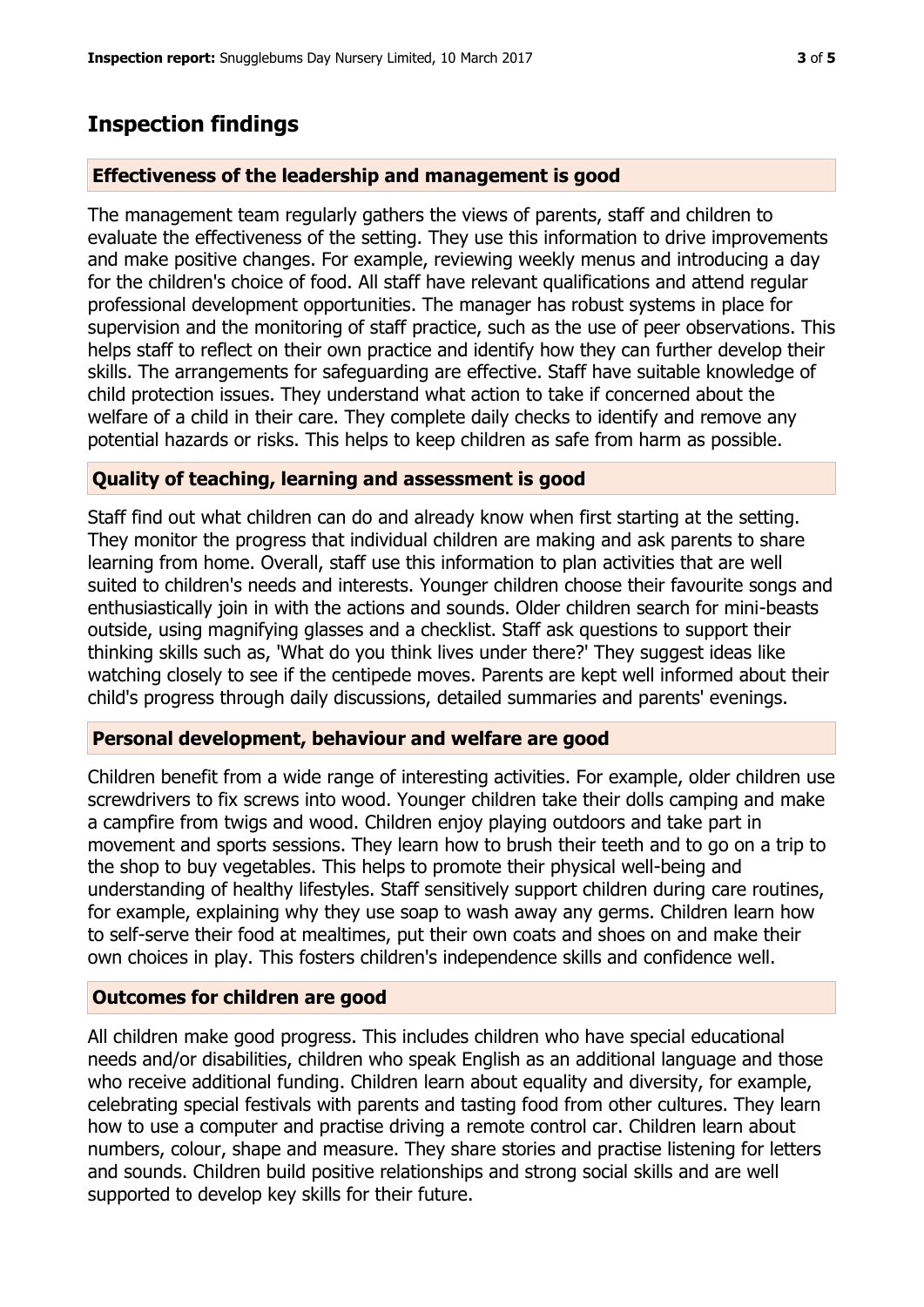# **Setting details**

| Unique reference number                             | EY482656                                                                             |  |
|-----------------------------------------------------|--------------------------------------------------------------------------------------|--|
| <b>Local authority</b>                              | Stockport                                                                            |  |
| <b>Inspection number</b>                            | 995654                                                                               |  |
| <b>Type of provision</b>                            | Full-time provision                                                                  |  |
| Day care type                                       | Childcare - Non-Domestic                                                             |  |
| <b>Registers</b>                                    | Early Years Register, Compulsory Childcare<br>Register, Voluntary Childcare Register |  |
| Age range of children                               | $0 - 4$                                                                              |  |
| <b>Total number of places</b>                       | 83                                                                                   |  |
| Number of children on roll                          | 96                                                                                   |  |
| Name of registered person                           | Snugglebums Day Nursery Limited                                                      |  |
| <b>Registered person unique</b><br>reference number | RP910609                                                                             |  |
| Date of previous inspection                         | Not applicable                                                                       |  |
| <b>Telephone number</b>                             | 0161 222 6151                                                                        |  |

Snugglebums Day Nursery Limited was re-registered in 2014. The nursery employs 18 members of childcare staff, 18 of whom hold appropriate early years qualifications at level 2, 3, 5 and 6, including the manager, who has early years professional status. The nursery opens from Monday to Friday, all year round. Sessions are from 7.30am until 6pm. The nursery provides funded early education for two-, three- and four-year-old children.

This inspection was carried out by Ofsted under sections 49 and 50 of the Childcare Act 2006 on the quality and standards of provision that is registered on the Early Years Register. The registered person must ensure that this provision complies with the statutory framework for children's learning, development and care, known as the early years foundation stage.

Any complaints about the inspection or the report should be made following the procedures set out in the guidance 'Complaints procedure: raising concerns and making complaints about Ofsted', which is available from Ofsted's website: www.gov.uk/government/organisations/ofsted. If you would like Ofsted to send you a copy of the guidance, please telephone 0300 123 4234, or email enquiries@ofsted.gov.uk.